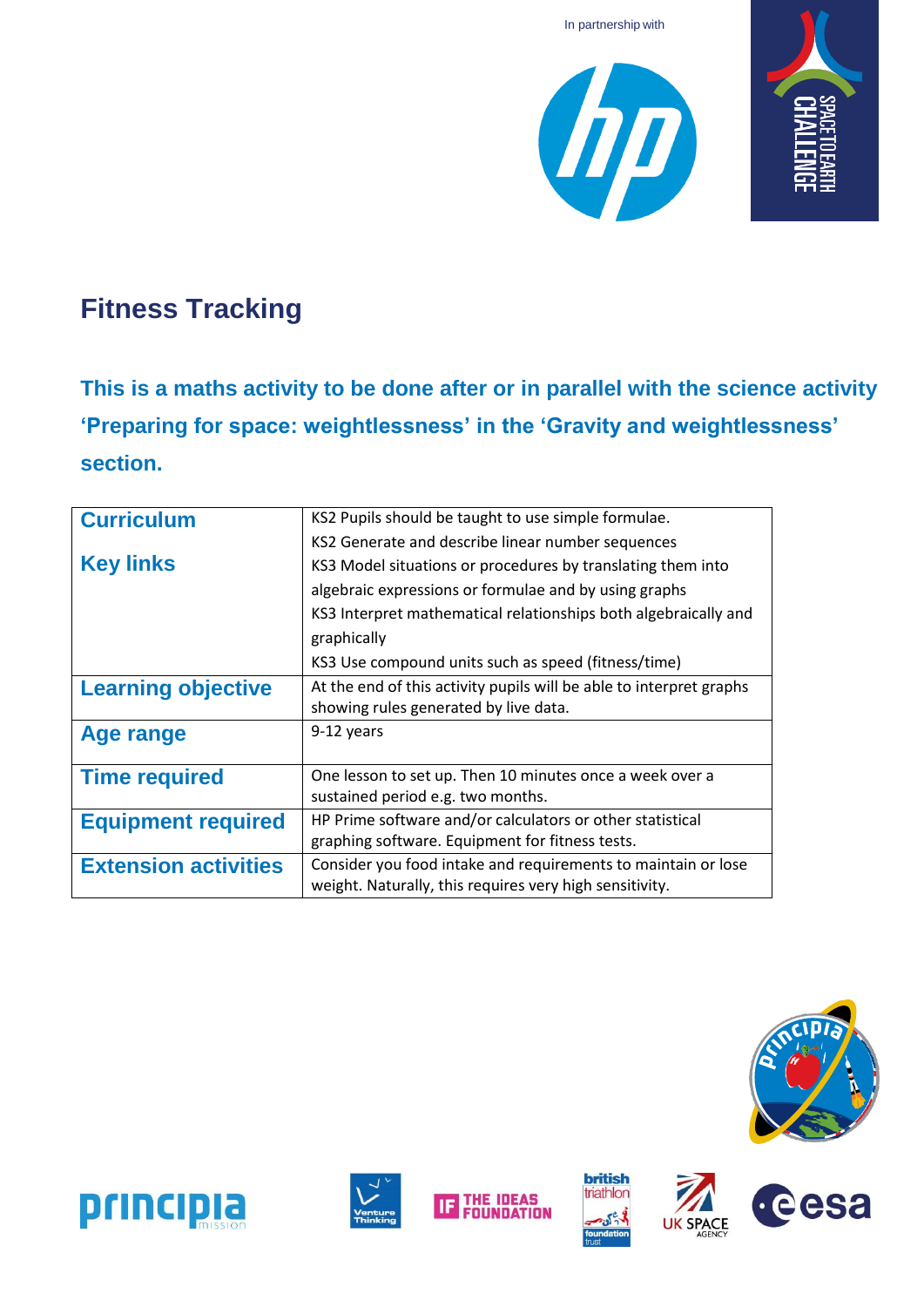

**Astronauts need to be very fit. They are working very hard all throughout their missions. On the international space station, there is no gravity. We keep our muscles working all the time pushing against the force of gravity just by walking, moving about, lifting things etc. On the ISS, astronauts do not do this. If they did not exercise hard to make up for it, then their muscles would waste away.**

**The astronauts have a medical team working with them to keep them fit. Each astronaut is set personal targets according to their individual needs. They monitor these targets to see if they are doing better or less well than they had planned.**

**Exercise maintains a healthy body, and it consumes energy. The balance is between getting fit and staying fit and losing weight. An astronaut does not need to lose any weight! They need to eat enough to fuel the work and exercise that they do.**

#### **TEACHER'S NOTE:**

The activity is designed for students to generate information that will show up on a graph that they can then make sense of. We can compare a target graph with a 'best fit' graph made with our data. The activity describes an example showing how to use the technology. Measuring pupil's personal information is very sensitive, so we suggest different types of data to collect so everyone can be different.

#### **RESOURCES:**

- 1. A student support sheet with the outline of the project and the example with instructions for creating a graph on the HP Prime.
- 2. A presentation with two visual prompt slides.
- 3. An HP Prime will be needed to generate the graphs and do the tracking.

#### **WEB LINKS:**

Web links are shown throughout the description of the activity where they are needed.

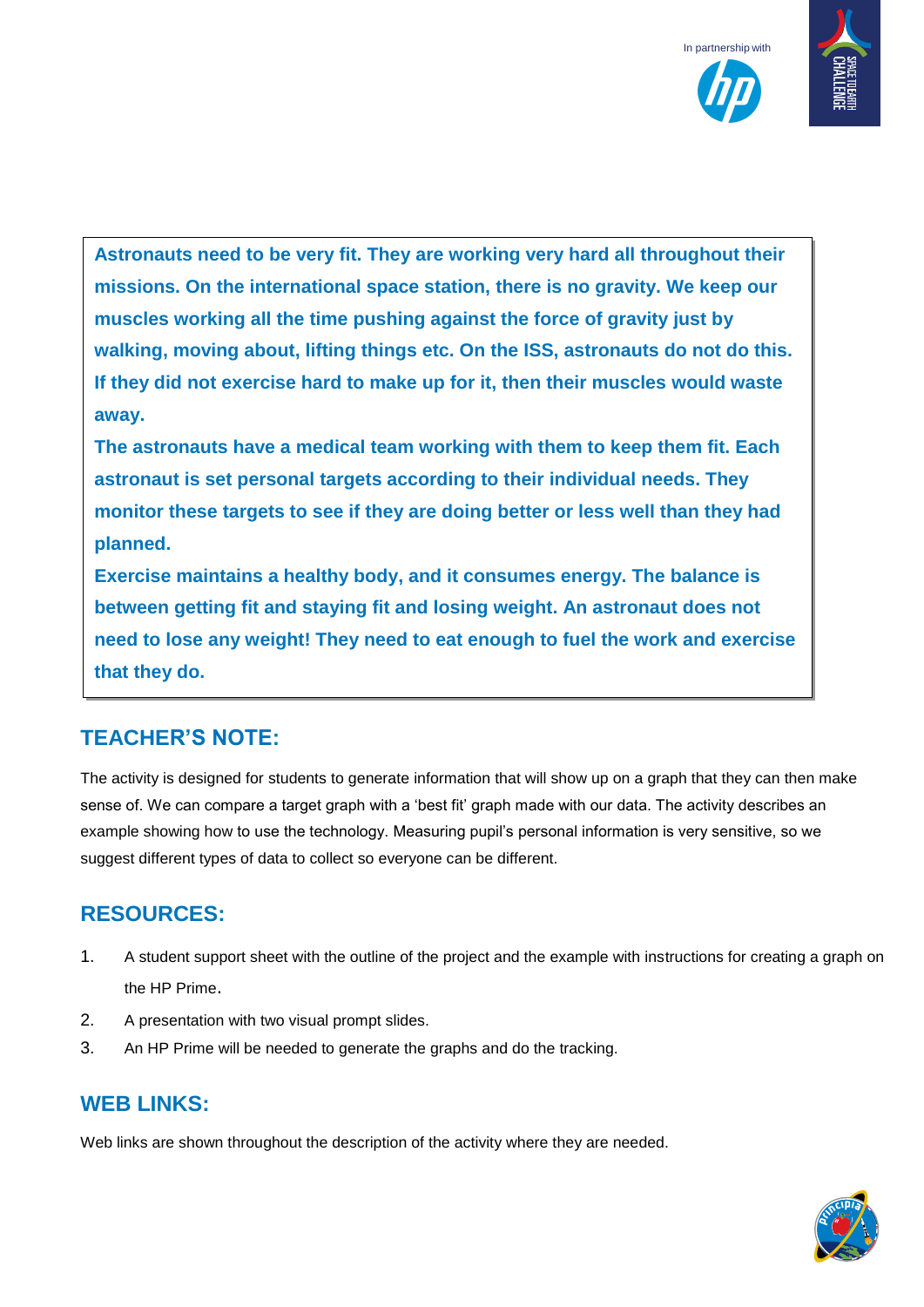



### **ACTIVITY: A 'FITNESS' PLAN**

#### **A: OUTLINE**

- 1. Decide on a way to measure 'fitness'.
- 2. Decide how long you will run your plan for?
- 3. Set a target for your fitness at the end of the plan.
- 4. Decide on your keeping fit activities.
- 5. Measure your fitness regularly.
- 6. Compare your change in fitness with the change needed to meet your target.
- 7. Make changes to your activities if needed.

#### **B: FITNESS MEASURES.**

It is very important to choose a measure that is fun and suits you. It is doubly important that you are not competing against anyone else!

There are good mental fitness measures you can use.

See here:<http://www.humanbenchmark.com/>

There are good physical fitness measure you can use.

See here:<http://bit.ly/1FvPGbi> an[d http://bit.ly/1Jycxhf](http://bit.ly/1Jycxhf)

Recovery heart rate is simple and fun, but is not accurate in children. However, for this activity it would be fine. See here:<http://bit.ly/1YK0lFf>

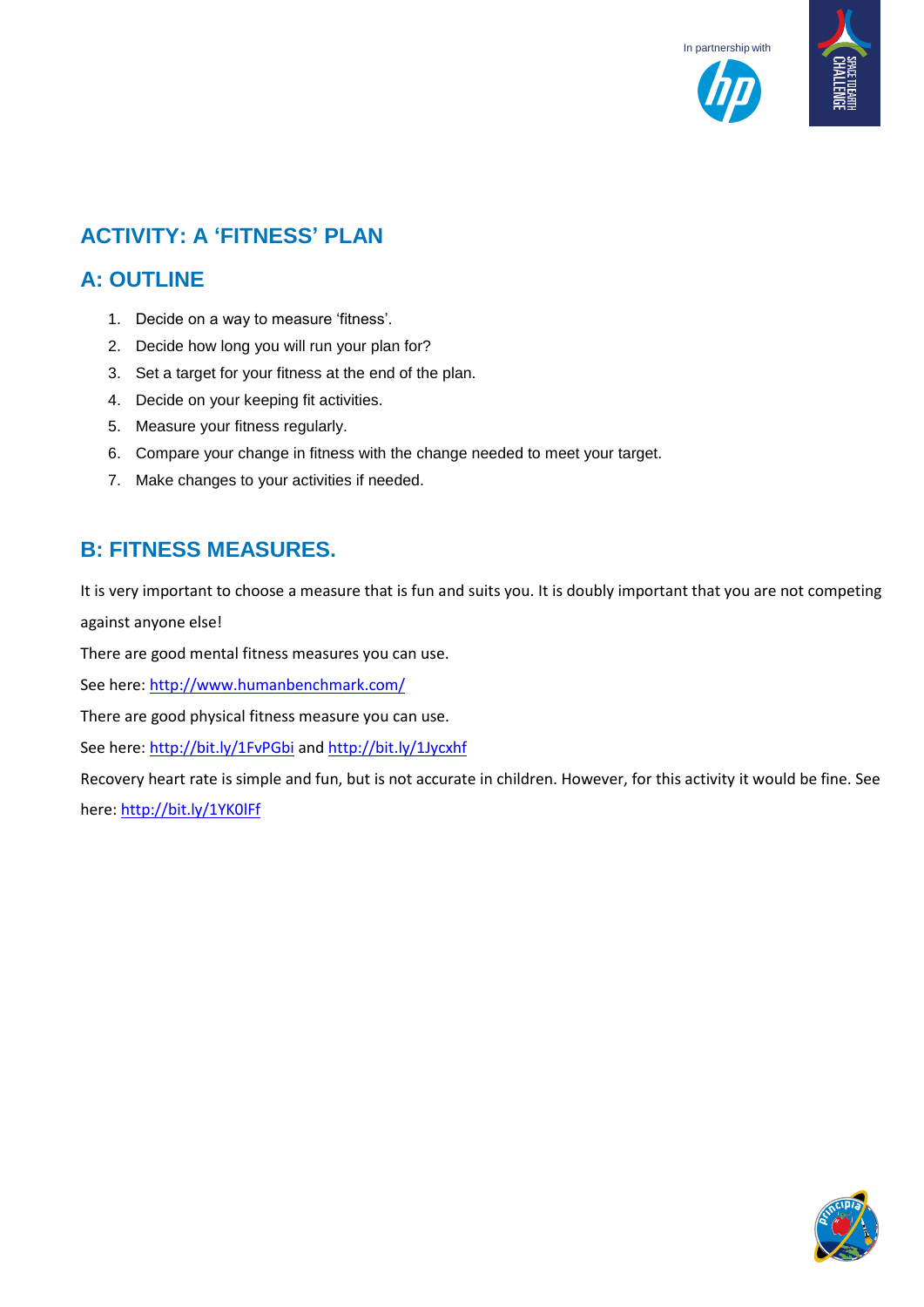



## **C: MONITORING AND TRACKING EXAMPLE**

Using the reaction timer test on *humanbenchmark*, the very best performers can reach 100ms. My first attempts were about 350ms. I will work on this for two months and set a target of 150ms. I will practice improving my reaction time using a reaction timer app on my mobile phone for 5 minutes a day. I will measure my 'fitness' once a week.

Get started tracking when you have made your second measurement!

#### **On the HP Prime**

- 1. Press Apps  $\bigcap_{n\in\mathbb{N}}$
- 2. Click the Statistics 2 Var(iable) App Statistics 2Var icon
- 3. On the screen click **Reset** then **OK** then **Start**
- 4. Column C1 is for the weeks you measure. Column C2 is for your measurements. Columns C3 is for your target which starts in week 1 and finishes in week 8. Column C4 is for your start and target to compare.

5. Set up the graph to look nice in the screen. Press  $\frac{\text{Shift}}{\text{Soft}}$  and enter these values. (You will need to change the 100 and 400 values

to suit the fitness measure you are using. 100 is a bit below the target and 400 is a bit above the starting measurement).







OK





|            | Statistics 2Var Plot Setup    |     | 11:4 |
|------------|-------------------------------|-----|------|
|            |                               |     |      |
|            |                               |     |      |
| X Rng: 0   |                               | 10  |      |
| Y Rng: 100 |                               | 400 |      |
| X Tick: 1  |                               |     |      |
| Y Tick: 1  |                               |     |      |
|            |                               |     |      |
|            | nter minimum horizontal value |     |      |
| Edit       | Page 1/ <sub>2</sub>          |     |      |

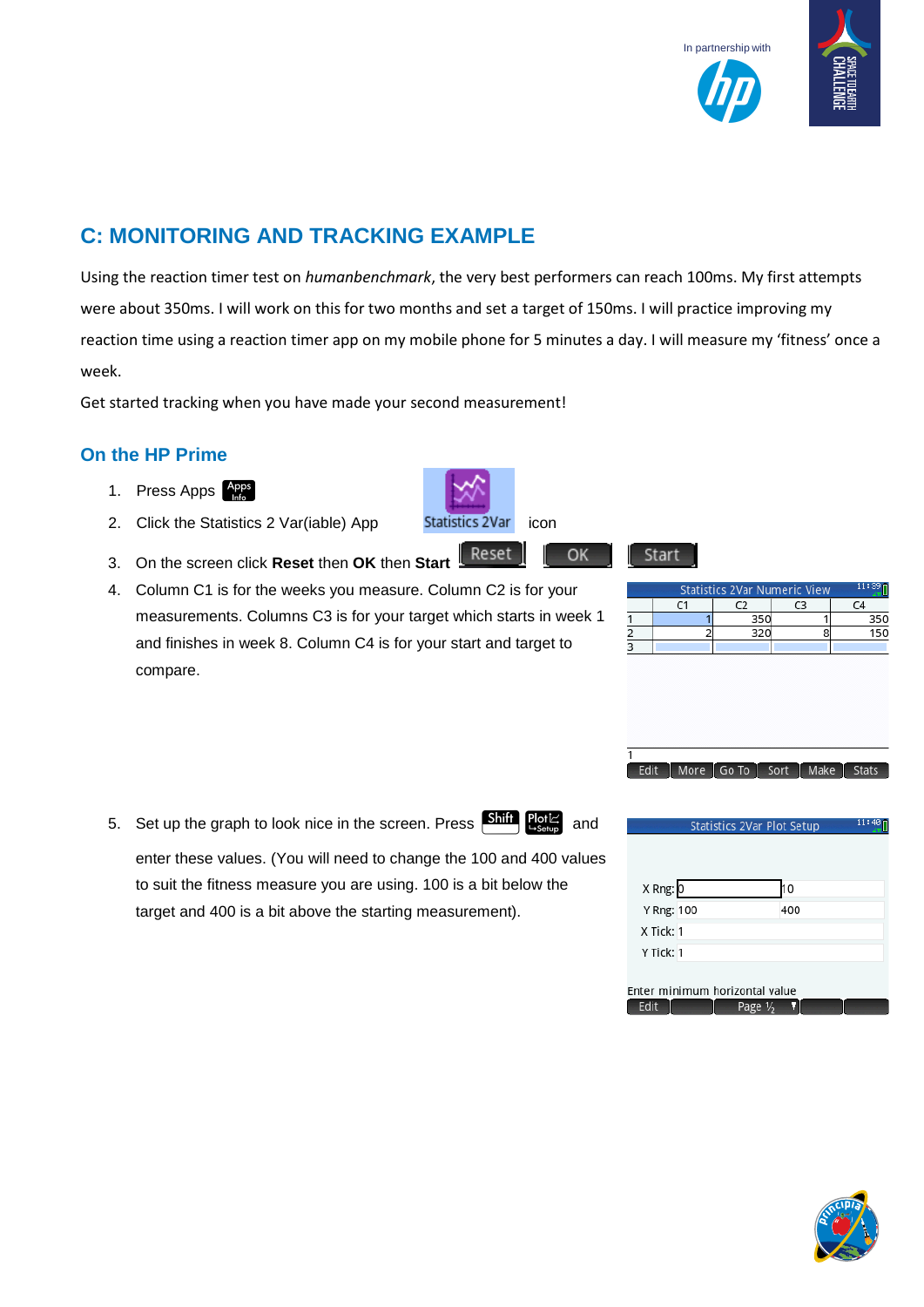

12:00 Statistics 2Var Symbolic  $\sqrt{51:}$  C1  $C<sub>2</sub>$ Type1: Linear  $\bullet$  0  $\blacksquare$  Fit1: M\*X+B  $\sqrt{$  S2: C3  $C<sub>4</sub>$ Type2: Linear ▾◘◘  $\blacksquare$  Fit2: M\*X+B S3: Enter dependent column │ Edit | √ |Column| Fit Show



|   | C1 | C <sub>2</sub> | C <sub>3</sub> | C <sub>4</sub> |
|---|----|----------------|----------------|----------------|
|   |    | 350            |                | 350            |
| 2 |    | 320            |                | 150            |
| 3 |    | 302            |                |                |
| 4 |    | 26'            |                |                |
| 5 |    | 223            |                |                |
| 6 |    | 20٠            |                |                |
|   |    |                |                |                |







6. Press  $\frac{Symb^x}{L_{\text{Setup}}}$  to select the columns to shop. C1 and C2 are already selected as a blue line S1. So click in the spaces next to **S2:** press Column and choose columns C3 and C4 for the red line.

7. Press  $\frac{\text{Plot} \mathbb{Z}}{\text{Stress}}$  to look at the graph. On screen click **Menu** then Fit.

That's good! The red line is my target and the blue line is the rate I am improving at. So, I am doing better than my target.

When I have taken more measurements, I can enter them into the table.

8. Press  $\frac{\text{Num}}{\text{E}\text{Sent}}$  to enter more data.

9. Press  $\frac{Plot}{S}$  to look at the graph again. It looks like I'm just going to beat my target!